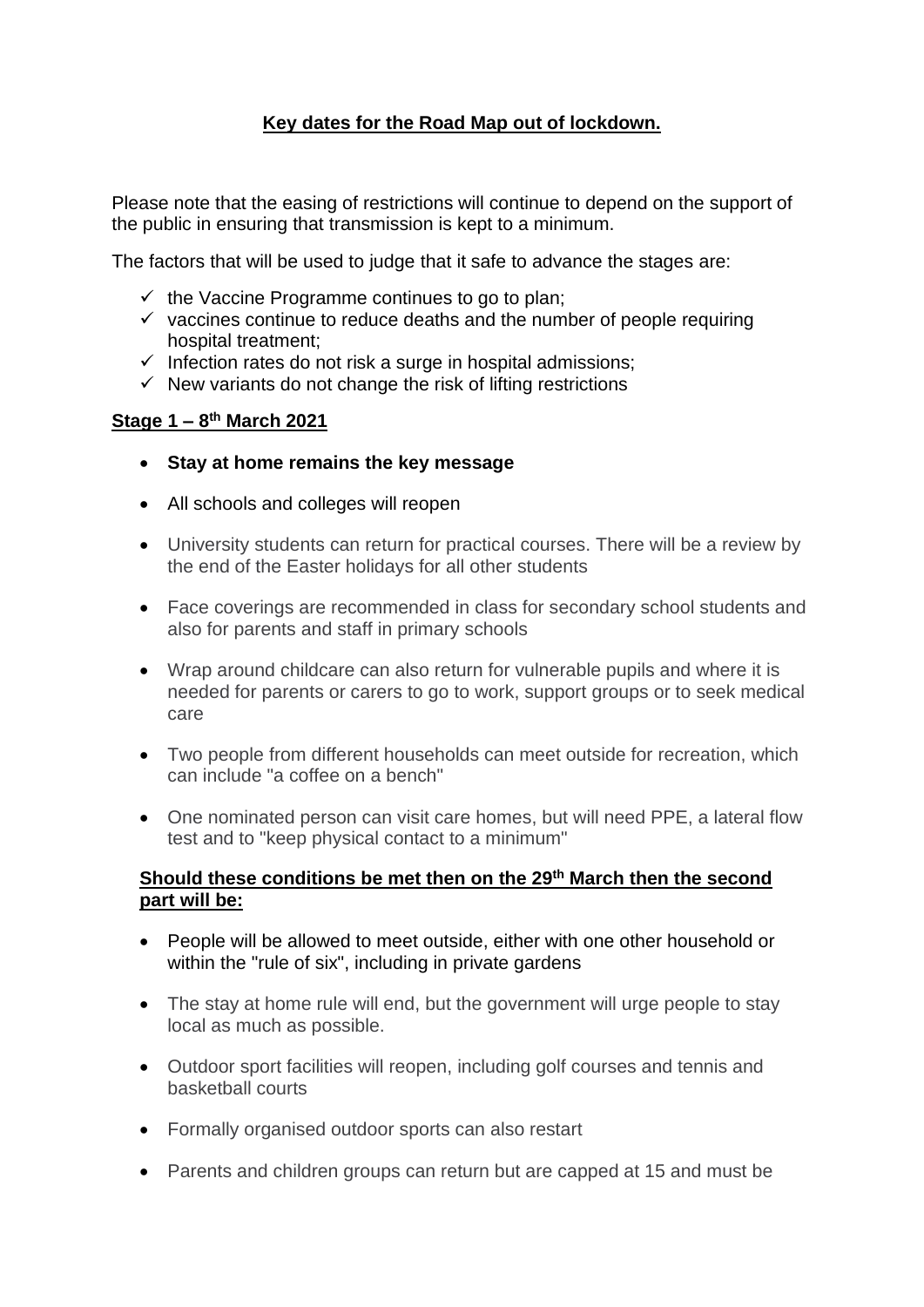outdoors. Indoor groups can take place for vulnerable children and where parents need the groups to go to work

• Weddings attended by up to six people can take place in any circumstances

## **Stage 2 - no earlier than 12th April 2021.**

- All shops allowed to open
- Restaurants and pub gardens will be allowed to serve customers sitting outdoors, including alcohol
- Gyms and spas can reopen for individuals and households
- Hairdressers, beauty salons and other "close contact services" can reopen
- UK domestic holidays away from home permitted, with self-contained accommodation able to reopen for use by members of the same household
- Children allowed to attend indoor play activities, with up to 15 parents or guardians allowed to join them
- Zoos, theme parks and drive-in cinemas can reopen
- Libraries and community centres can reopen
- Weddings attended by up to 15 people can take place

### **Stage 3 - no earlier than 17th May 2021**

- People can meet in groups of up to 30 outdoors
- Six people or two households can meet indoors
- Pubs, restaurants and other hospitality venues can seat customers indoors
- Up to 30 people can meet to celebrate weddings or other life events, like christenings
- Remaining outdoor entertainment, such as outdoor theatres and cinemas can open
- Indoor entertainment such as museums, theatres, cinemas and children's play areas can open
- Performances and large events will be subject to limits though. For indoor events they can be at half capacity or 1,000 people, and outdoors they can be at half capacity or 4,000 people - whichever is lower. For large venues (at least 40,000 capacity) up to 10,000 will be allowed to attend
- Hotels, hostels and B&Bs can reopen